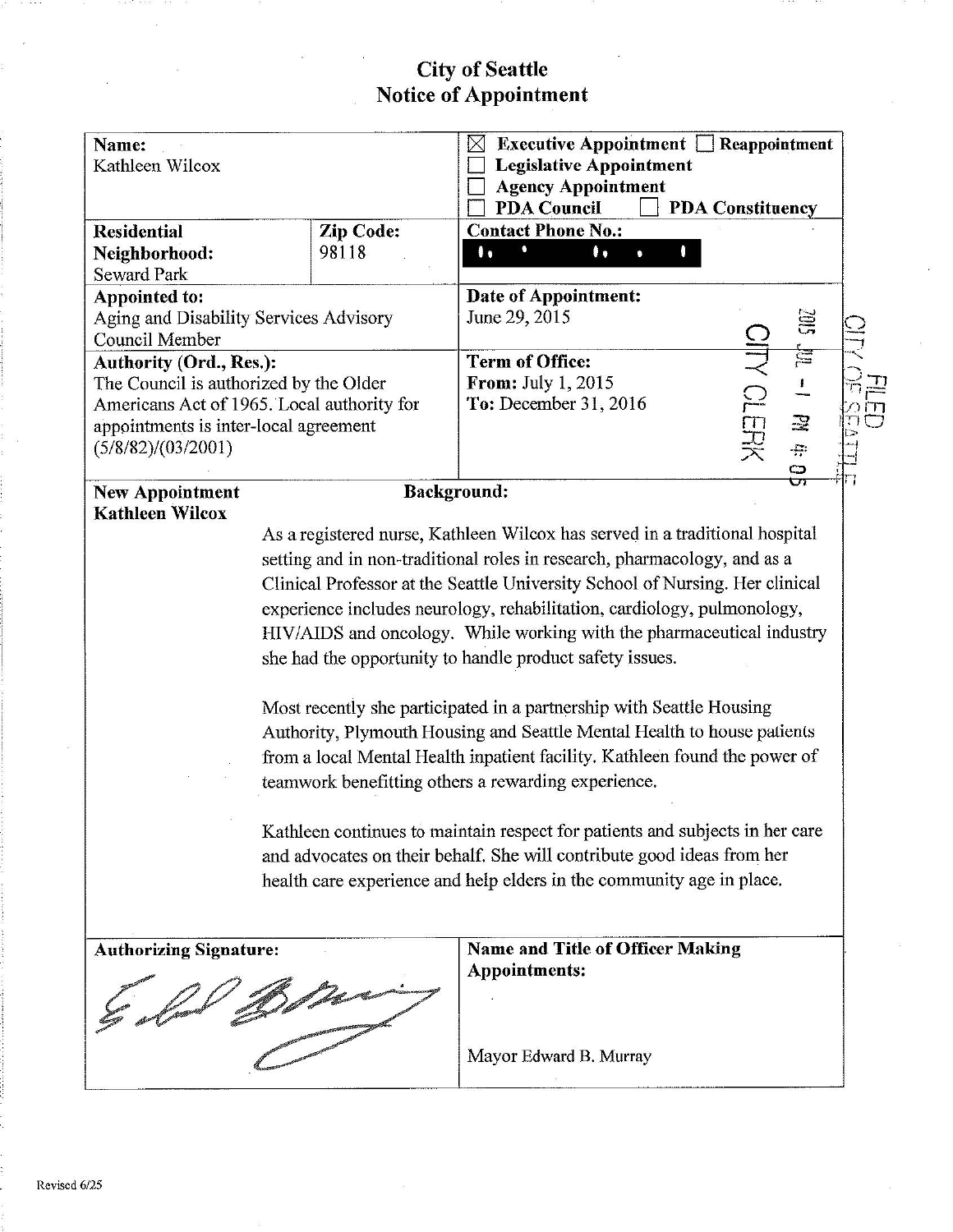Kathleen Wilcox

#### $\bullet$  $...$

#### **EMPLOYMENT**

KATHLEEN WILCOX, CONSULTANT Principal, 2012 - Present

LAMPLIGHT ENTERPRISES, LLC Principal, 1997-Present

NORTHWEST BAPTIST FEDERAL CREDIT UNION CEO, 2013-2014 CFO, 2012 - 2013 Consultant, 2009-2012

**CHIRON CORPORATION** Global Director, Drug Safety & Epidemiology, 2000 - 2002

PATHOGENESIS CORPORATION Associate Director, Drug Safety Surveillance, 1997 - 2000

**IMMUNEX CORPORATION** Manager, Drug Safety, 1995 - 1997 Associate, Drug Safety, 1993 - 1995

THE HOPE HEART INSTITUTE Clinical Research Coordinator, 1991 - 1993

PROVIDENCE MEDICAL CENTER -Charge Nurse/Staff Nurse, Medical Surgical Intensive Care Unit, 1988 - 1991 Charge Nurse/Staff Nurse, Post-Surgical Unit, 1987 - 1988

**GROUP HEALTH COOPERATIVE** Float Nurse's Aide, 1986 Unit Clerk, Neurology/Rehabilitation Unit, 1980 - 1987 1200 Westlake Avenue North, Suite 406 Seattle WA 98109 206-216-2350

> PO Box 28426 Seattle, WA 98118 206-779-5231

1823 E Madison St # 1604 Seattle, WA 98122 206-322-1604

Emeryville, CA

Seattle, WA

Seattle, WA

Seattle, WA

Seattle, WA

Seattle, WA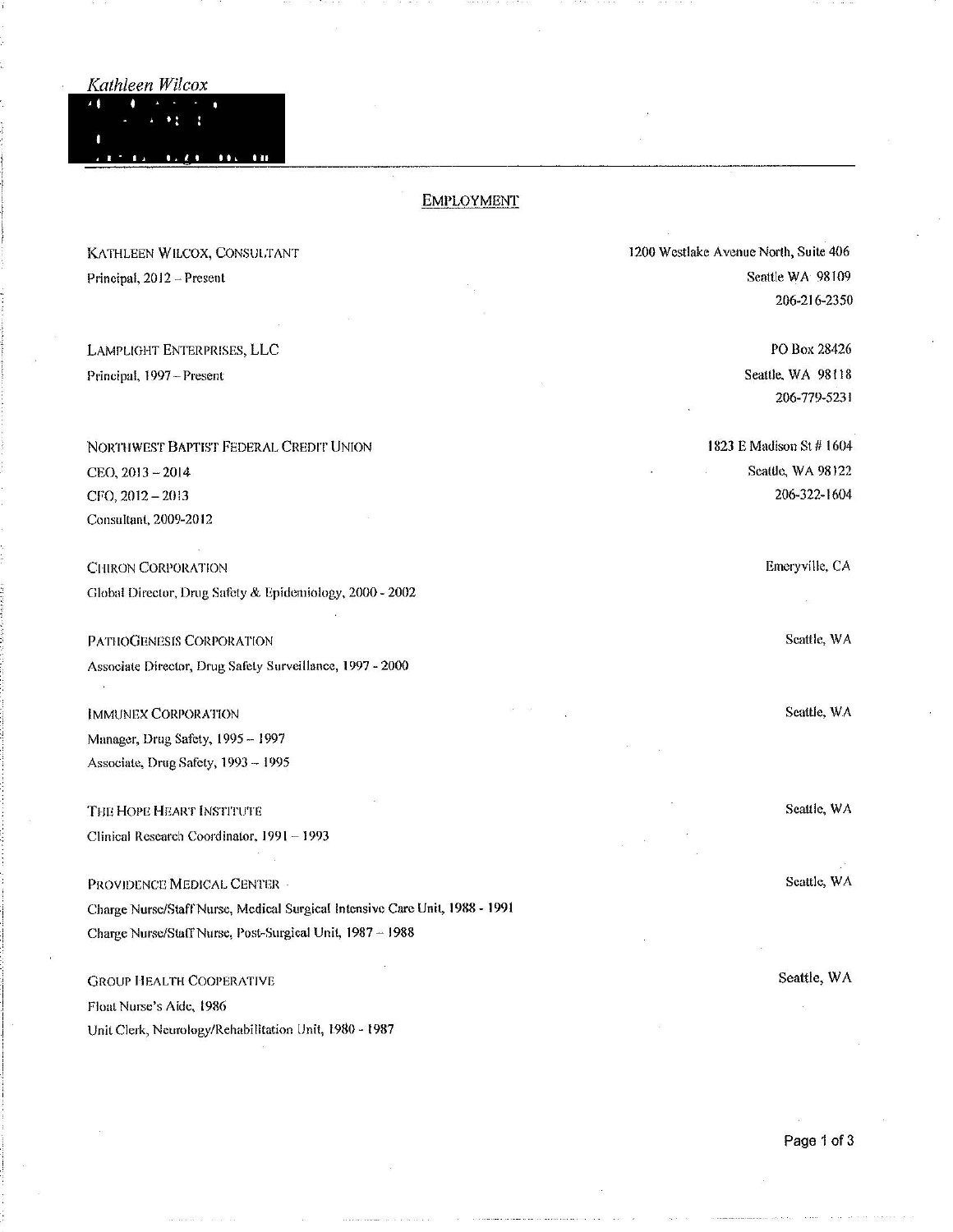# Kathleen Wilcox

### **EDUCATION**

Executive M.B.A., 2002

B.S., Nursing, 1986

University of Washington, Seattle, WA Seattle University, Seattle, WA

B.A., Arts & Sciences, 1982

University of Washington, Seattle, WA

#### **LICENSES/CERTIFICATES**

| Seniors Real Estate Specialist Designation, 2015 | <b>Washington State</b> |
|--------------------------------------------------|-------------------------|
| Real Estate Broker's License, 2011               | <b>Washington State</b> |
| Notary Public Appointment, 2010                  | <b>Washington State</b> |
| Registered Nurse's License, 1986                 | <b>Washington State</b> |

#### ORGANIZATIONS/BOARDS/COUNCILS

Real Estate Association of Puget Sound 2015 to present Senior Real Estate Specialist Council 2015 to present Mary Mahoney Professional Nurses Organization 2014 to present National Association of Realtors® 2012 to present Northwest Multiple Listing Service 2012 to present Commercial Multiple Listing Service 2012 to present SPD's East Precinct Crime Prevention Coalition 2012 to 2013 Real Estate Investors Association of Washington 2012 to 2013 2007 to present Rental Housing Association of Washington Delta Sigma Theta Sorority 1979 to present

Page 2 of 3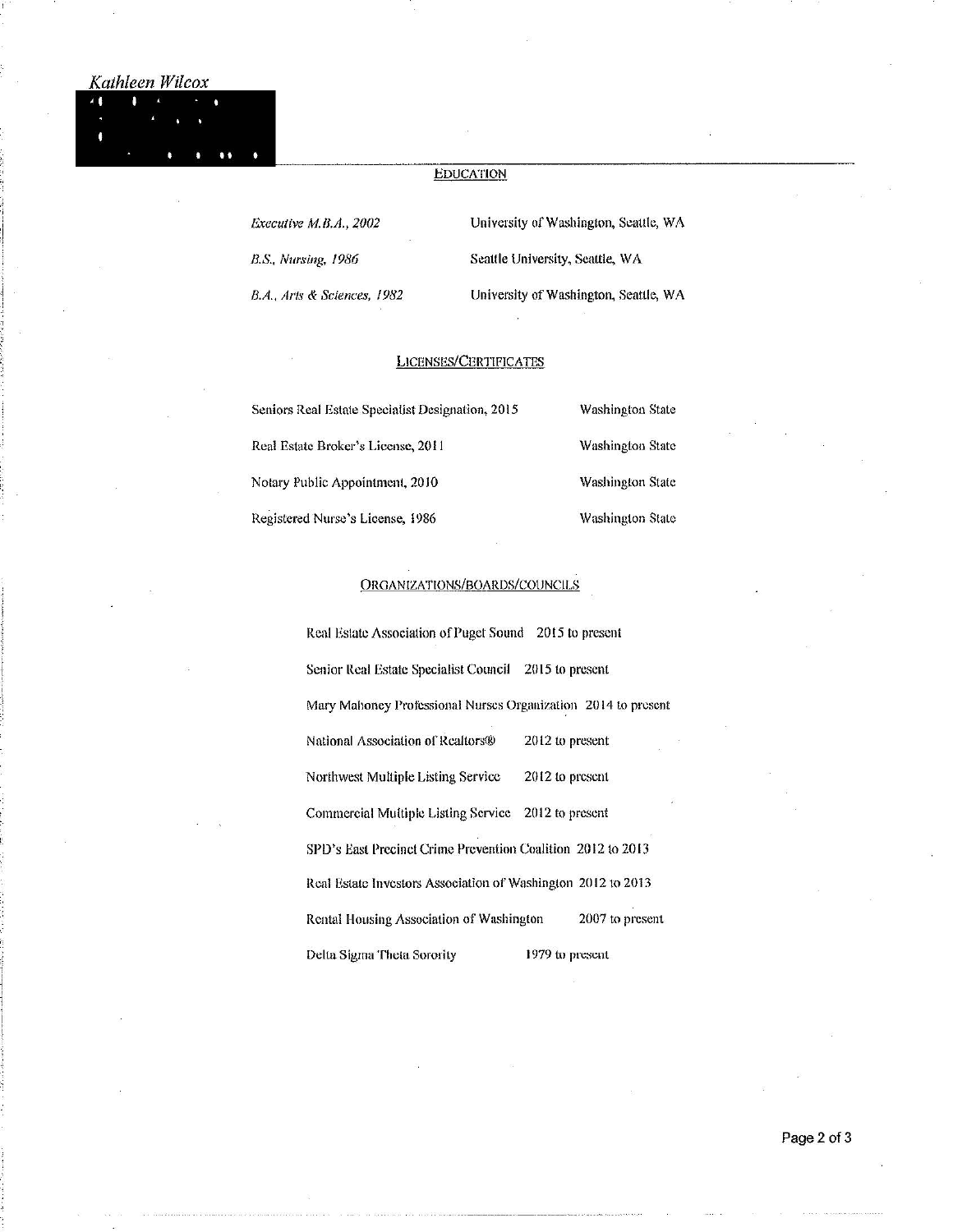#### Kathleen Wilcox

#### **OTHER PROFESSIONAL ACTIVITIES**

Financial Literacy Internship Program Leader for Northwest Baptist Federal Credit Union, 2010

Speaker, Seattle University Office of Minority Affairs, 2005

Clinical Professor, Seattle University School of Nursing, 1996 - 2001

Landlord Liaison Project Landlord, 2009 - 2013

Seattle Porchlight Landlord, 1998 - 2013

King County Section 8 Landlord, 2004 - 2010

Scattle Mental Health/Plymouth Housing Landlord, 1999 - 2001

Presentation to the National Safety Labeling Conference sponsored by the Center for International Development entitled "The Development of a Company Core Data Sheet", 1999

Presentation to the Organization of Regulatory and Clinical Associates entitled "US Safety Regulations", 1999

Instructor, US Drug, Biologic and Device Safety Regulations course for Regulatory Affairs Professionals Society, 1999

#### **PUBLICATIONS**

"What Does It Take To Make A Real Estate Investment Profitable?", by Rental Housing Association of Puget Sound, Rental Housing Association of Greater Portland, and Apartment Owners' Association of California, August 2011.

"Four Steps To A Successful Property Investment", by Rental Housing Association of Puget Sound, November 2011.

"Turning Your Investment Property's Expenses Into Revenues For Maximum Net Profit", by Rental Housing Association of Puget Sound, December 2011.

"Three New Year's Resolutions to Achieve Investment Property Profitability", by Rental Housing Association of Puget Sound, Rental Housing Association of Greater Portland, and Apartment Owners' Association of California, January 2012.

"This One Activity Can Save You Time & Money For The Entire Year", Rental Housing Association of Puget Sound, March 2012.

"Turning Lemons Into Lemonade", Rental Housing Association of Puget Sound, April 2012.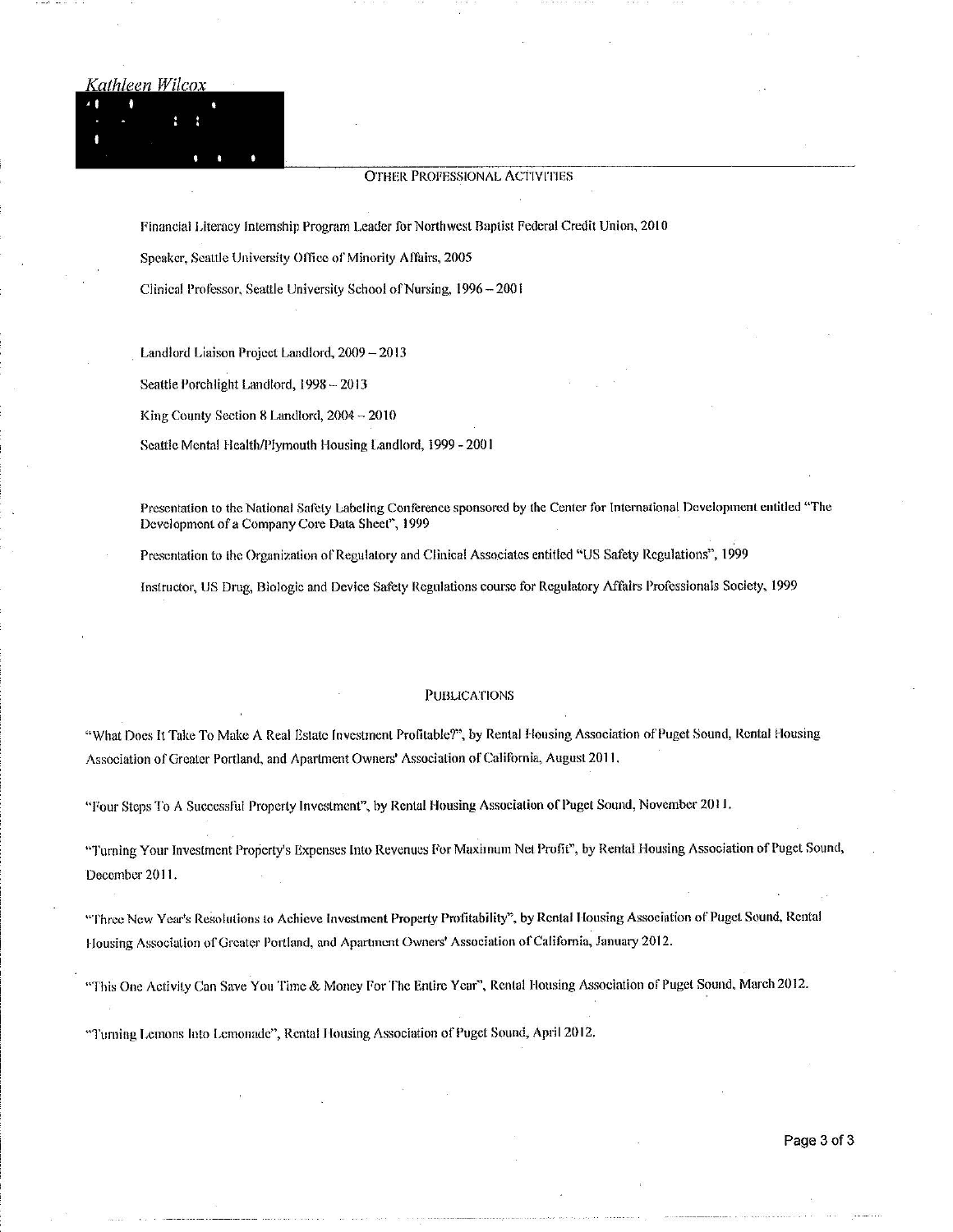## Oualifications/Background

I am honored to apply to become a member of the Advisory Council on Aging and Disability Services representing the City of Seattle.

I have been very fortunate to have worked for more than 30 years in industries that have afforded me an opportunity to help others in need.

As a Registered Nurse, I have worked both in traditional roles while in the hospital setting as well as nontraditional roles in the research and pharmaceutical industries. Focus areas for me have included; neurology and rehabilitation, cardiology, pulmonology, HIV/AIDS and oncology. My role in the pharmaceutical industry was product safety and included drugs, biologics, vaccines and devices. Advocacy and respect for the patient/subject as a person, and not just a diagnosis, was the common thread for the work that I participated in as a member of the healthcare team.

As a landlord, I have had many experiences working with agencies to provide safe, affordable housing to people in need. One of the most memorable experiences I've had in the housing sector was a time when my husband and I worked hand-in-hand with Seattle Section 8, Plymouth Housing and Seattle Mental Health for a number of years to provide housing for recently discharged patients from a local Seattle Mental Health inpatient facility. The power of that team to accomplish goals for the benefit of others was amazing.

As a Realtor, I am interested in helping families navigate as housing needs change for elders. The idea of aging in place is a good one, not only for the elders but also for the other generations that may also live in a single residence. I hope that I am able to contribute ideas and information from the Senior Real Estate Specialist Council that are helpful to the work that this Advisory Council is doing.

Thank you again for considering me as an addition to this Advisory Council.